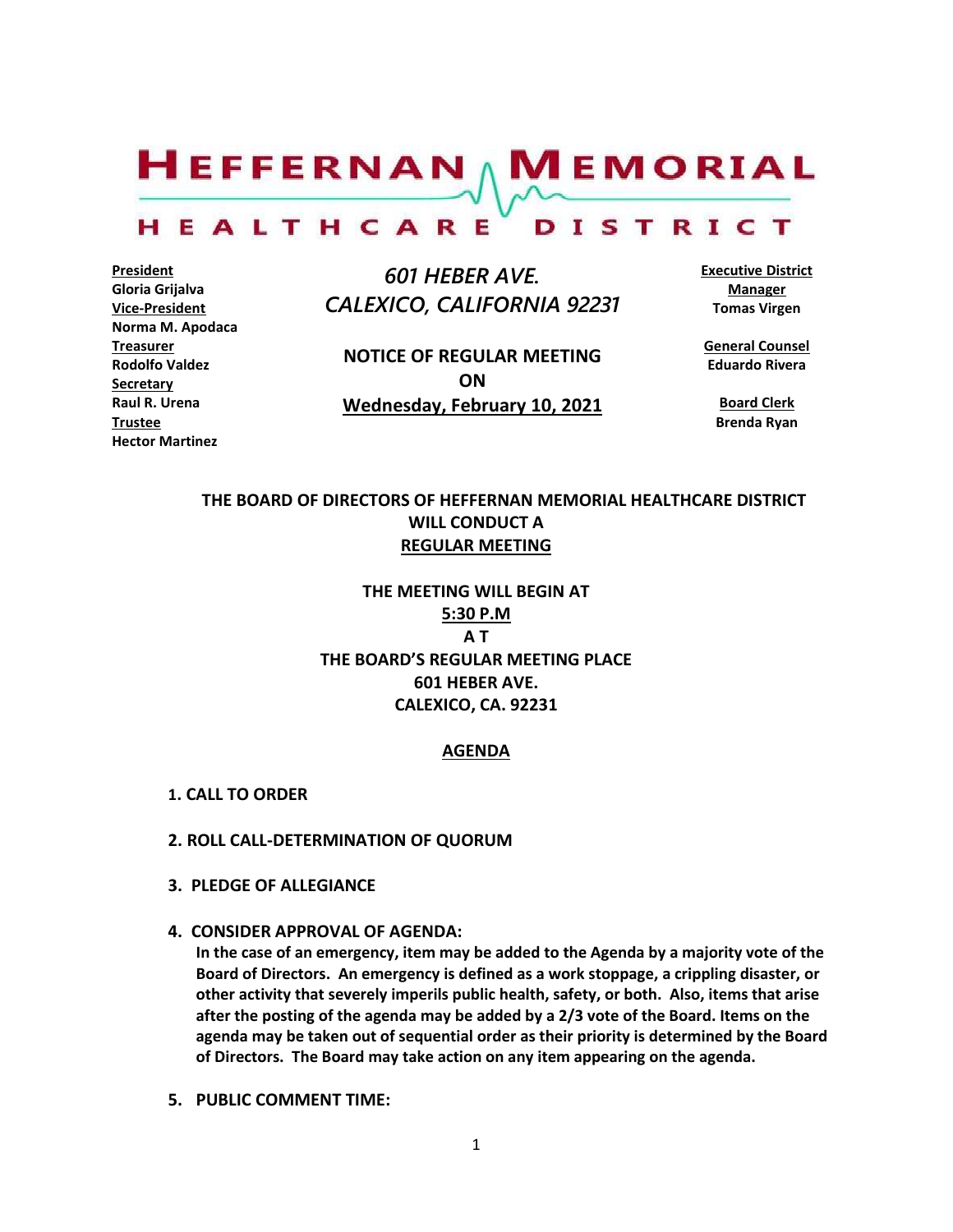**Public comment time on items not appearing on the agenda will be limited to 5 minutes per person and 15 minutes per subject. The Board may find it necessary to limit total time allowable for all public comment on items not appearing on the agenda at any one meeting to one hour. Persons desiring longer public comment time and/or action on specific items shall contact the Secretary and request that the item be placed on the agenda for the next regular meeting.**

- **6. REPORTS ON MEETING AND EVENTS ATTENDED BY DIRECTORS, AND AUTHORIZATION FOR DIRECTOR ATTENDANCE AT UPCOMING MEETINGS AND EVENTS/DIRECTORS COMMENTS:**
	- **a. Brief reports by Directors on meetings and event attended. Schedule of upcoming Board meetings and events.**
- **7. REPORTS BY ALL HMHD COMMITTEES**
- **8. COMMENTS BY PROMOTION AND PUBLIC RELATIONS TONY PIMENTEL**
- **9. COMMENTS BY EXECUTIVE DISTRICT MANAGER TOMAS VIRGEN**
- **10. COMMENTS BY GENERAL COUNSEL EDUARDO RIVERA**

## **11. DISCUSSION AND/OR ACTION ITEMS:**

- **a. Discussion and/or Action: Approval of contract with Tony Pimentel for District public relations services as an Independent Contractor.**
- **b. Discussion and/or Action: Report on Covid19 committee meeting held at Calexico City Hall.**
- **c. Discussion and/or Action: Setting of date for Heffernan Memorial Board of Directors' workshop (Governance, District Strategic Plan and other topics).**
- **d. Discussion and/or Action: Refer to Planning Committee: Organization of Heffernan Memorial district doctors and other healthcare organizations meeting for healthcare concerns of the City of Calexico and the healthcare district.**
- **e. Discussion and/or Action: Possible establishment of Heffernan Memorial social media venues.**

## **12. ITEMS FOR FUTURE AGENDAS:**

**This item is placed on the agenda to enable the Board to identify and schedule future items for discussion at upcoming Board meetings and/or identify press release opportunities.**

## **13. ADJOURNMENT:**

- **a. Regular Board meetings are held on the second and fourth Wednesday of each month.**
- **b. The next regular meeting of the Board will be held at 5:30 P.M., February 24, 2021.**
- **c. The agenda package and material related to an agenda item submitted after the packet's distribution to the Board are available for public review in the lobby of the District office during normal business hours**